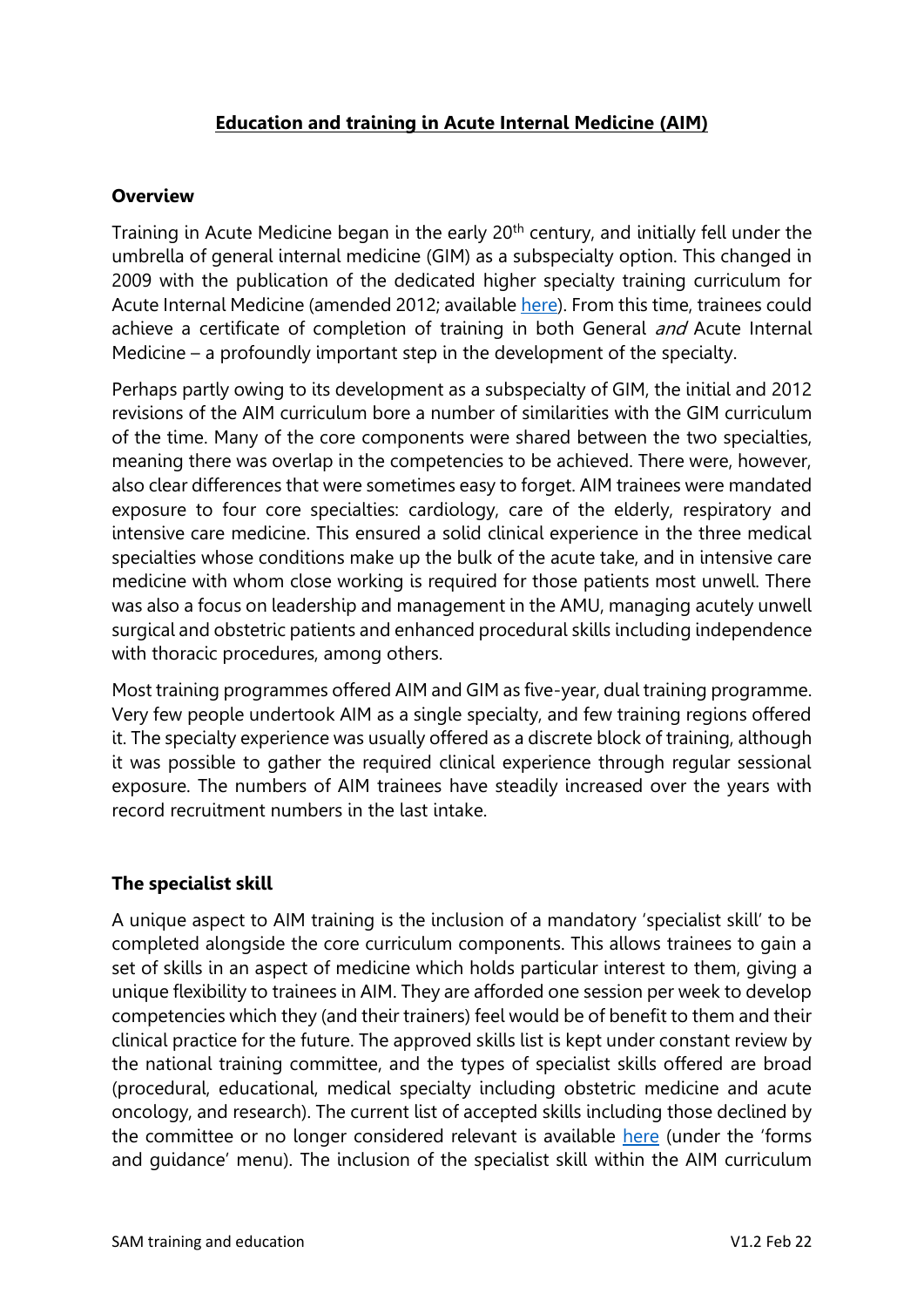ensures Consultants can bring their unique skillset to their future employment, which is beneficial for both the individual units and the job satisfaction of the clinicians.

# **The future\***

2022 sees the introduction of new curricular for the majority of physicianly specialties, and AIM is no different. The new curriculum has been developed to expand on the unique skill set of acute physicians, with a focus on six key clinical areas:

- Managing Acute Medicine services
- Delivering alternative patient pathways including medical same day emergency care
- Prioritising and selecting patients appropriately according to the severity of their illness, including making decisions about appropriate escalation of care
- Integrate with other specialist services including Intensive Care, Cardiology, Respiratory and Geriatric medicine
- Managing the interface with community services including complex discharge planning at the front door
- Developing a specialty skill within the domains of clinical, academic, research or practical skills

These clinical competencies are core to the efficient delivery of front door services within the NHS, and in many ways define the core components of the specialty as a whole. The new curriculum no longer requires evidence of multiple individual symptom-based presentations, but instead the much broader demonstration of contributing to and developing acute medical services across the spectrum of acute medical care. It continues to offer the specialist skill as an important component, and for the first time is intended to include ultrasound competencies as a core component of training. This will be one of the many ways that AIM training will continue to produce Consultants with a unique skillset among physicians within the hospital setting.

\*curriculum awaiting final GMC sign off as of February 2022

## **Training structure**

The development of the AIM curricular and oversight of training programmes is the remit of the Specialty Advisory Committee (SAC). This started as a group of clinicians interested in developing AIM as a specialty in around 2008, under the Chair of Dr Chris Roseveare. On the approval of AIM as a distinct specialty this committee fell under the responsibility of the Joint Royal Colleges of Physicians Training Board (JRCPTB), with representations from each region across all four nations. These training programme directors (TPDs) oversee the training in each region, and ensure it meets (and hopefully exceeds) the requirements set out in the curriculum. They in turn will receive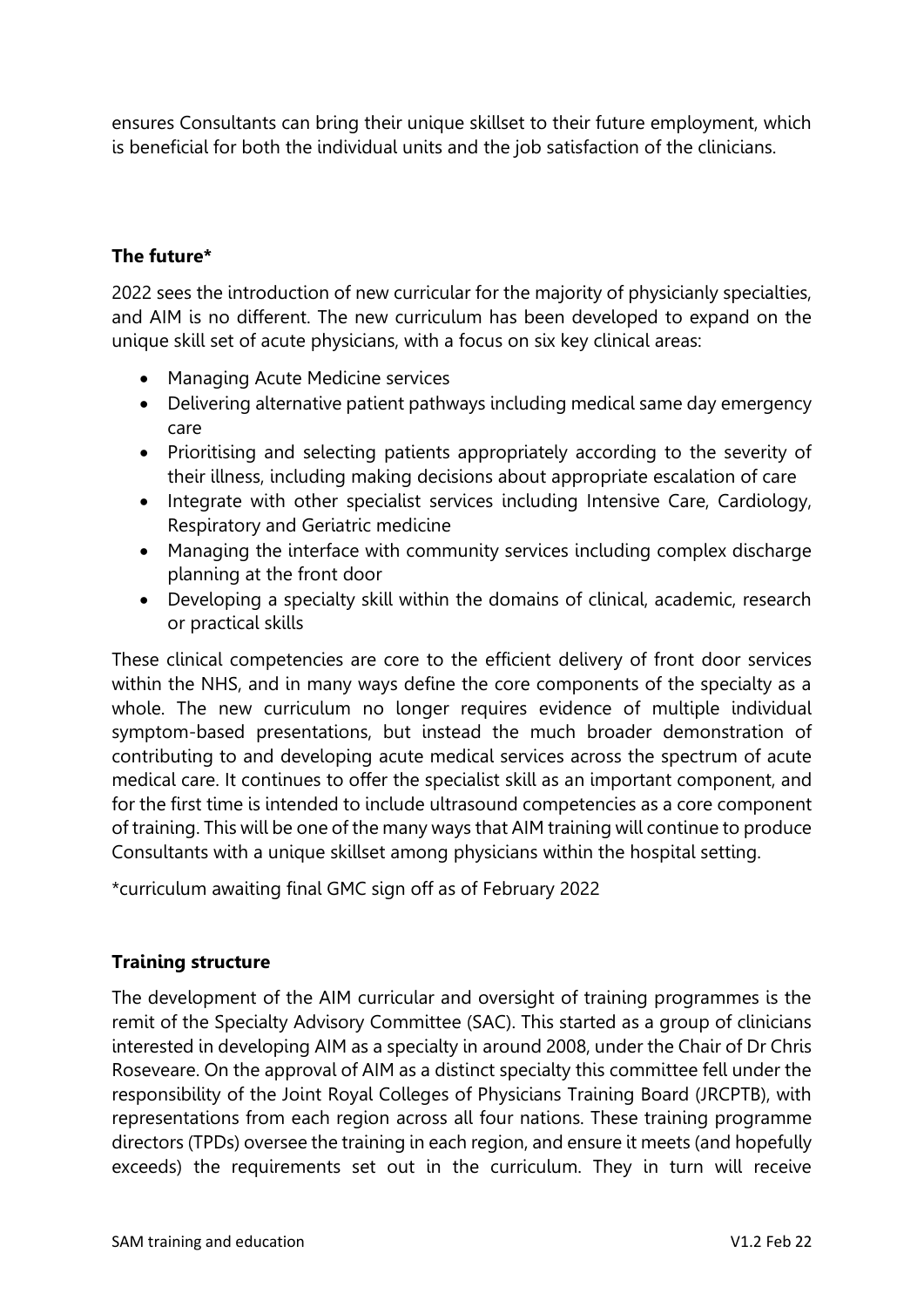representation from the local Trusts and trainee representatives to ensure there is a clear line of responsibility for ensuring training posts are delivering the required competencies.

### **PA framework**

Training and education of the whole MDT is core to the specialty of Acute Medicine, and to this end the Society is supporting the development of a Physician Associate (PA) framework within Acute Medicine. This is being finalised at the time of writing, but once published will be the first such framework to support physician associates within a physicianly specialty. It will provide a pathway for training and skill acquisition to standardise the experience PAs acquire whilst working on an Acute Medical Unit, and it is hoped encourage their training and retention within the specialty.

### **Online learning**

The society has developed a number of online learning resources, many free to all clinicians and some dedicated to SAM members. They run a successful series of SAMinars: bitesize evening sessions dedicated to a topic or topics important to the specialty. We have just launched the SAM learning hub (link [here\)](https://www.acutemedicine.org.uk/learning-hub/) - an online repository of educational videos and resources, with the offering regularly expanded over the coming months.

#### **Education Committee**

Much of this work for the Society is undertaken by Education committee, chaired at the time of writing by Simon Patten. This group meets regularly and is formed of a multi-disciplinary team, including ordinary SAM members with a particular interest in education. Any members with an interest in the work of the committee should contact the SAM administrator.

#### **Ultrasound education**

The Society has long been supportive of ultrasound as a tool to aid clinical management, and in 2015 a working group was convened to develop ultrasound competencies relevant to Acute Medicine. These were approved in 2016 with a curriculum and training structure developed, and the first candidate became accredited in 2017. Alongside this, the working group has developed a number of free learning resources (available [here\)](http://famus.org.uk/) and an e-learning for health [module](https://www.e-lfh.org.uk/programmes/focused-acute-medicine-ultrasound/) to aid this training. There is a steady increase in Supervisors and accredited clinicians which will hopefully support the uptake of ultrasound as a core skill within the specialty of the future.